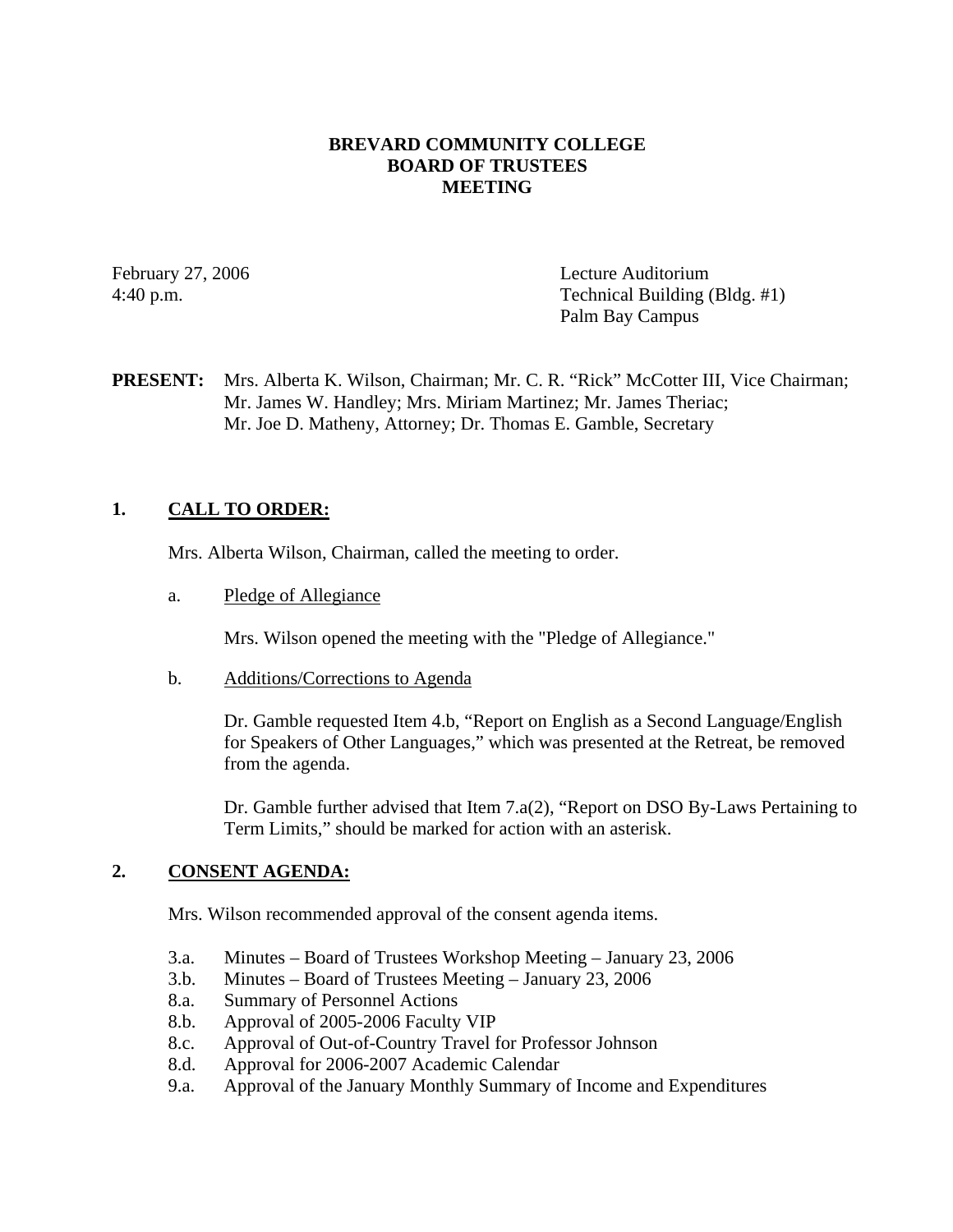- 9.b. Approval of 2005-2006 Capital Outlay Budget Amendment
- 9.c. Approval of 2006-2007 Private Contributions for Matching Purposes

Mr. McCotter moved approval of the consent agenda items. Mr. Theriac seconded the motion. All those voting in favor of the motion – McCotter, Theriac, Handley, Martinez and Wilson; opposed – none. Motion unanimously approved.

## **3. APPROVAL OF OFFICIAL MINUTES OF PREVIOUS MEETINGS:**

a. Minutes – Board of Trustees Workshop Meeting – January 23, 2006

Approved – consent agenda.

b. Minutes – Board of Trustees Meeting – January 23, 2006

Approved – consent agenda.

### **4. COMMUNICATIONS:**

a. Report on Pre-Engineering Program

 Dr. Don Astrab, Executive Vice President/Chief Learning Officer, introduced Dr. James Drake, Associate Vice President Administration-Southern Region, University of Central Florida (UCF). They reported on the pre-engineering initiative, 2+1+1 program, between UCF and BCC. They stated the initiative will help eliminate the legislator's concern with excess credit hours and help meet Florida's economic demand for engineers. The program will allow students to complete a Pre-Engineering AA degree at BCC, followed by third-year, jointadmission to UCF's School of Engineering, instructed by joint faculty in Brevard County, and completion of the degree at the School of Engineering, UCF, Orlando Campus. Drs. Astrab and Drake reported on the history of the initiative, curriculum development, plans for joint faculty/staff appointments, marketing and program roll out. As this is the first pilot program of its type, Drs. Harrison and Astrab will present the 2+2 program and this new initiative at the League of Innovation meeting in Atlanta. Dr. Drake reported the UCF Academic Affairs Administration, has set aside funds for a three-year marketing campaign of the joint program. In addition, UCF will provide funds to guarantee that classes are held despite possible low enrollment until a sufficient cohort is developed.

b. Report on English as a Second Language/English for Speakers of Other Languages

Removed from the agenda, as it was presented during the Board Retreat.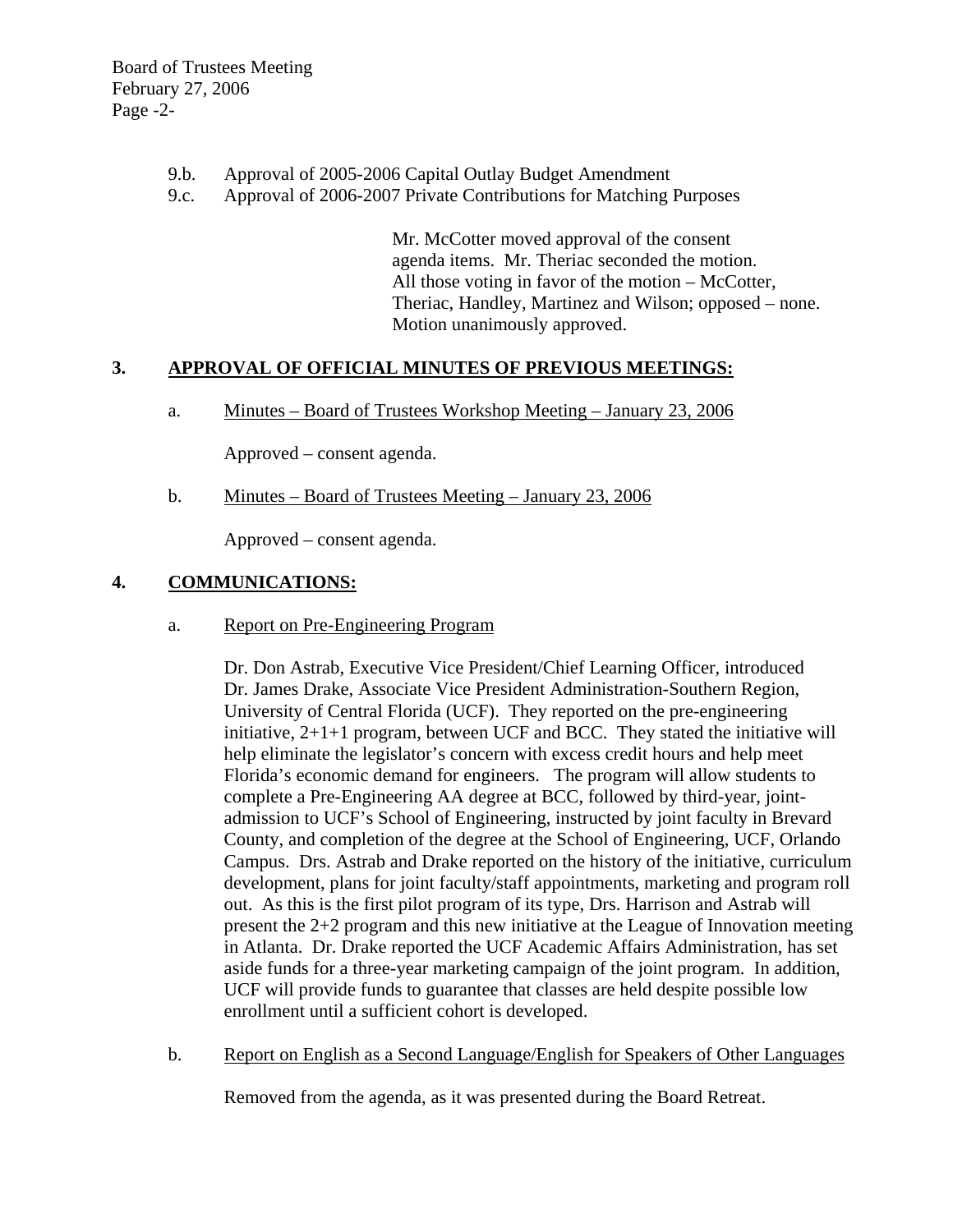### **5. CITIZEN'S PRESENTATION:**

None.

# **6. CONSTRUCTION AND DEVELOPMENT:**

### 6.a. Approval of Change Order for a Credit in Price for King Center Renovations

Mr. Al Little, Vice President for Finance and Administrative Services, reported that the renovations of the King Center have been completed. The Board had approved a guaranteed maximum price of \$1,466,750.00. However, due to savings in scaffolding rental time and shortened project time span, a credit of \$117,098.62 was realized for a final grand total cost of \$1,349,651.38. Mr. Little further reported the majority of the savings will be enjoyed by the King Center since they funded the bulk of the project.

> Mr. Handley moved approval of the change order for a credit in price for King Center renovations. Mr. McCotter seconded the motion. All those voting in favor of the motion – Handley, McCotter, Martinez, Theriac and Wilson; opposed – none. Motion unanimously approved.

## **7. OLD BUSINESS:**

### 7.a Report on Pending Legal Actions – Mr. Matheny

Mr. Matheny confirmed that the extension of contract extension approved for the Palm Bay Academy closing is still in effect with projected closing the end of May.

(1) Report on Lowe's Project

Mr. Matheny reported that negotiations continue on the Lowe's project contract. He reported that although some refinements to the contract are needed, he does not expect any substantial impediment to the closing.

Mr. Matheny reported that the current contract calls for the college to provide a perpetual easement to the City of Palm Bay, which is being reviewed. Mr. McCotter requested Trustees to pull the contract and blue prints for future reference at the next review.

(2) Report on DSO By-Laws Pertaining to Term Limits

Mr. Matheny reported that in June 1999, the Board of Trustees approved the Direct Support Organization (DSO) Task Force's recommendations which included term limitations of three, three-year terms (total of nine years). The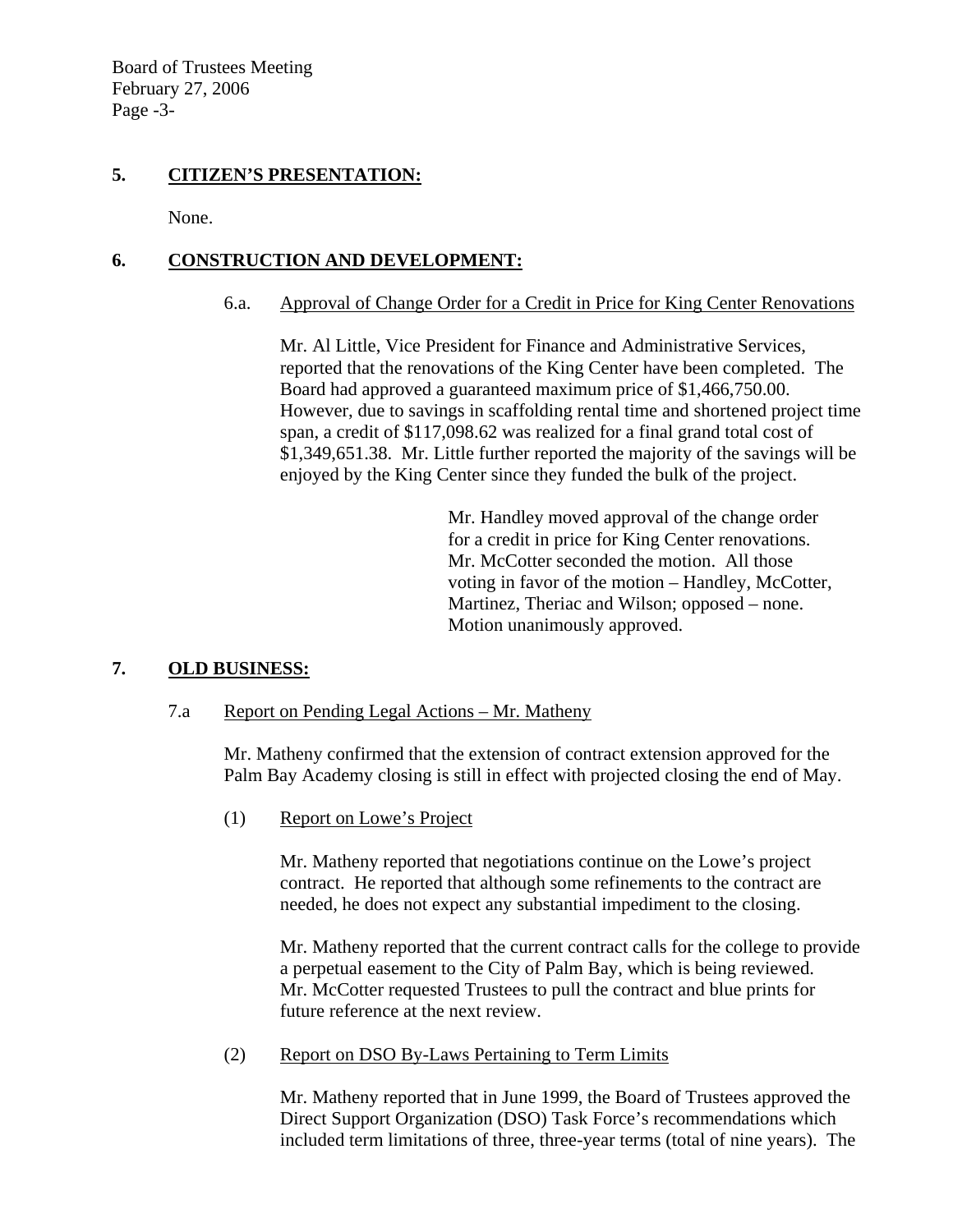Board of Trustees Meeting February 27, 2006 Page -4-

> BCC Foundation Executive Committee has requested elimination of term limits for the Foundation DSO, as: l) they will lose 13 core members in the next two years; 2) a new Executive Director is being hired; and, 3) a large Capital Campaign will embark in the near future. Mr. Matheny reported that Dr. Gamble has recommended extending the Foundation DSO term limits for an additional three-year term. Dr. Gamble reported that the term limits were initially set in order to provide sufficient turnover and fresh ideas for each DSO Board. However, he supports the one term extension based on the Foundation's special circumstances at this time. Significant discussion by the Board ensued.

> > Mr. McCotter moved approval that due to special circumstances pertaining to the Foundation Board, that whatever Board members are to be termed-out within 364 days as of today, that they be granted a one-year term extension from their last day of term to continue to serve. Mrs. Martinez seconded the motion.

Mr. Theriac requested reconsideration of Dr. Gamble's original recommendation of a one-time additional term of three years. Following discussion, Mr. McCotter repeated his motion as originally stated.

> All those voting in favor of the motion – McCotter, Martinez, Handley and Wilson; opposed – Theriac. Motion approved 4-1 (Theriac against.).

### 8. NEW BUSINESS:

a. Personnel Actions

Presented to the Board for information only; with no action required.

b. Approval of 2005-2006 Faculty VIP

Approved - consent agenda

c. Approval of Out-of-Country Travel for Professor Johnson

Approved - consent agenda.

d. Approval of 2006-2007 Academic Calendar

Approved - consent agenda.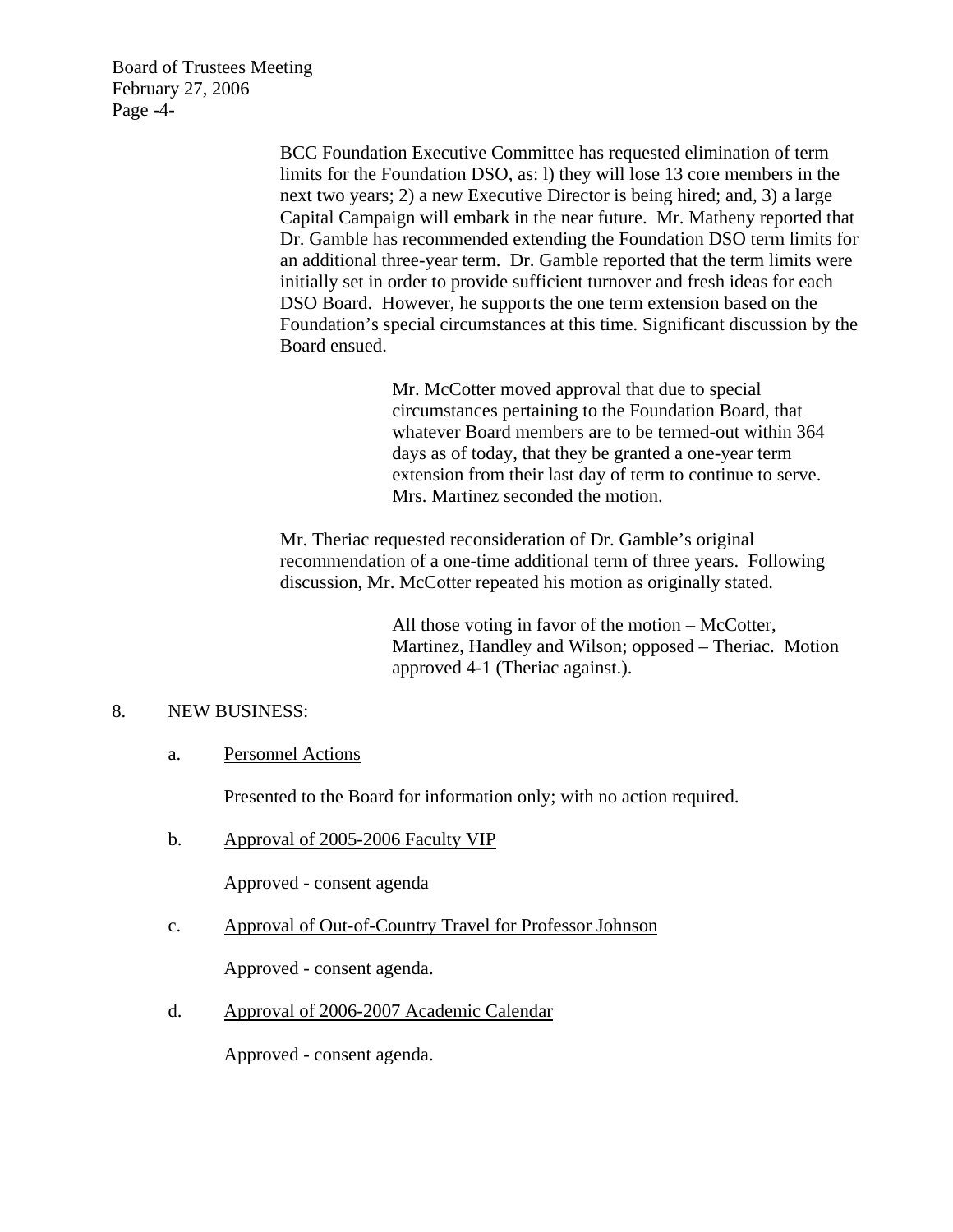- e. Request for Future Board Meeting/Workshop Agenda Items
	- (1) Mrs. Martinez requested a presentation of the structure of a Virtual Campus course; how does it work, what is the normal process for the student, what is the instructor's role.
	- (2) Mr. McCotter requested Dr. Fettrow provide a short report within the next two months regarding recruiting -- who they are, what they do, plans for future.

# **9. FINANCIAL ACTIONS:**

a. Approval of January Monthly Summary of Income and Expenditures

Approved - consent agenda.

b. Approval of 2005-2006 Capital Outlay Budget Amendment

Approved - consent agenda.

c. Approval of the 2006-2007 Private Contributions for Matching Purposes

Approved - consent agenda.

d. Report on Purchasing Card Usage and Benefits

Mr. Mark Cherry, Associate Vice President, Financial Services, reported on the Purchasing Card (P-Card) usage and benefit. He reported that an analysis was completed three years ago which showed that 80% of all the college's transactions were under \$1,000.00. As a result, a recommendation was made for the implementation of the P-Card as a cost-effective, productive solution to processing these small purchases. Mr. Cherry reported on the P-Card usage, control mechanisms and benefits of the program, including a \$24,195.51 cash-back rebate received by the college to date.

### **10. REPORT OF THE PRESIDENT:**

a. Florida Space Business Award

Dr. Gamble reported that the Florida Space Authority has selected BCC' s SpaceTEC, Wiley Labs, and Nida Corportation for the Florida Space Business Award taking place on March 16, in Tallahassee. The award will be presented by Governor Bush and is a credit to SpaceTEC's development and programming.

Dr. Gamble reported that KSC and the Cape have now recognized the capabilities of the program and are initiating requests for training. Requests are also being received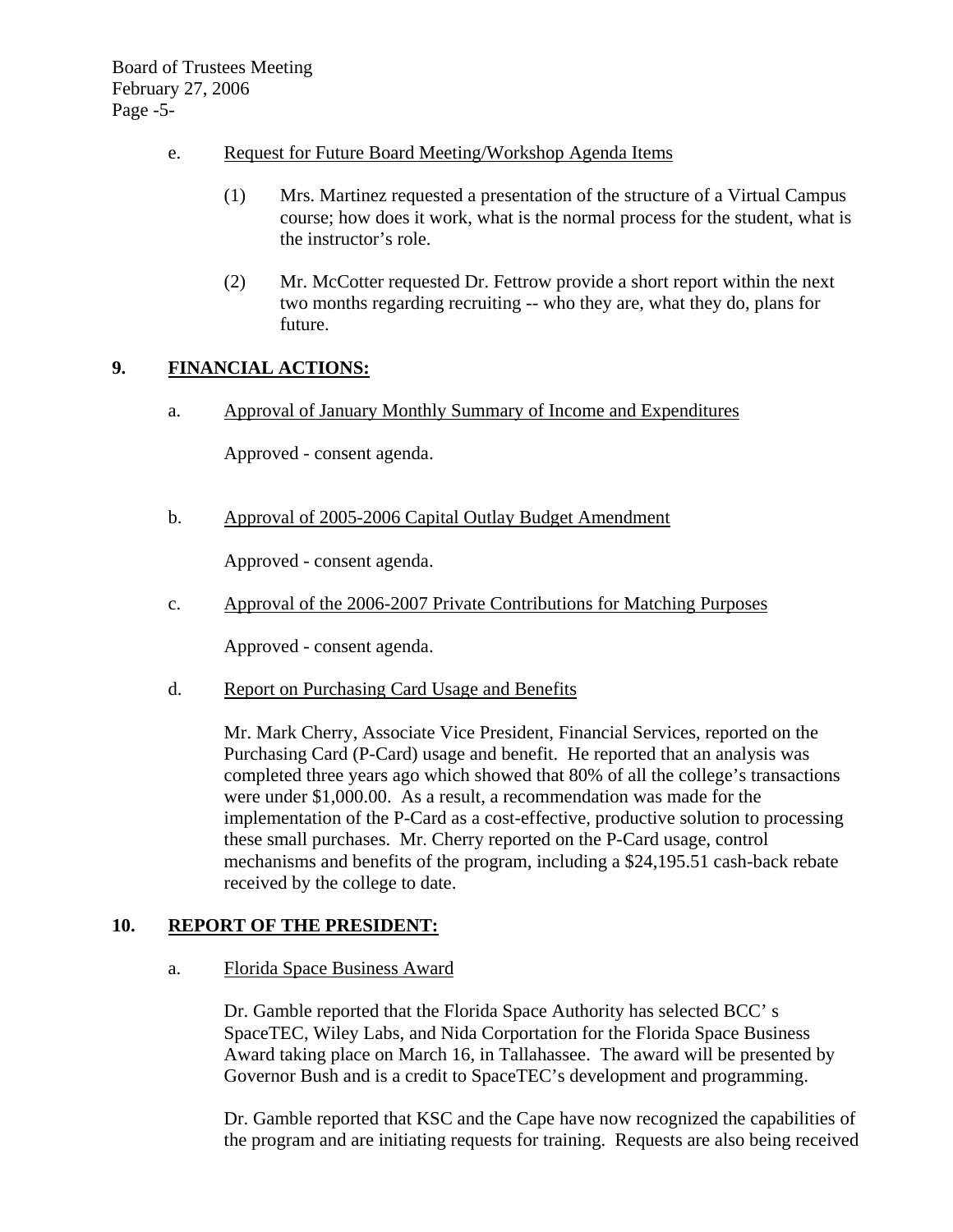Board of Trustees Meeting February 27, 2006 Page -6-

> from USA, Boeing, Lockheed, etc. He further reported that USA has added the BCC's AS degree as a preferred credential for hiring, and have given current employees three years of job-related experience credits to candidates with the Aerospace degree from BCC. In addition, Boeing is rewarding employees who complete the aerospace degree with 50 shares of Boeing stock.

Dr. Gamble reported he is honored by the recognition and he plans to be present iat the March 16 award ceremony in Tallahassee.

b. Student Financial Aid Cohort Default Rate

Dr. Gamble reported that the BCC student financial aid cohort default rate for FY 2004 was 7.1%, which is the lowest ever. He commended Joan Buchanan and her staff for this accomplishment

c. Youthbuild Student Participation in Home Makeover Edition

Dr. Gamble reported five Youthbuild students, two staff members and a School Board partner participated in home renovations in Orlando on February 23. The renovations are part of the ABC's Extreme Home Makeover program to be aired in the future.

## **11. COMMITTEE REPORTS**

## (1) a. Architect Selection – Mrs. Martinez

No report.

b. Alumni Association – Mrs. Wilson

No report.

c. BCC Foundation – Mr. Theriac

Mr. Theriac reported the search for the Executive Director has been narrowed to three excellent candidates, who will now be scheduled for interview. He stated that an April 2006 start date is anticipated.

d. Cocoa Village Playhouse (CVP) – Mr. McCotter

Mr. McCotter reported he attended the CVP meeting on February 17. He further reported that Dick Beagley has agreed to serve as the Chair of the Capital Campaign with the assistance of Dr. Max King. Mr. Walt Gilfilen is also working on a possible Eckerd Family Foundation grant proposal partnering with at-risk youth. Crosswinds Youth Shelter in Cocoa was suggested as a potential partner. Mr. McCotter stated that the annex should